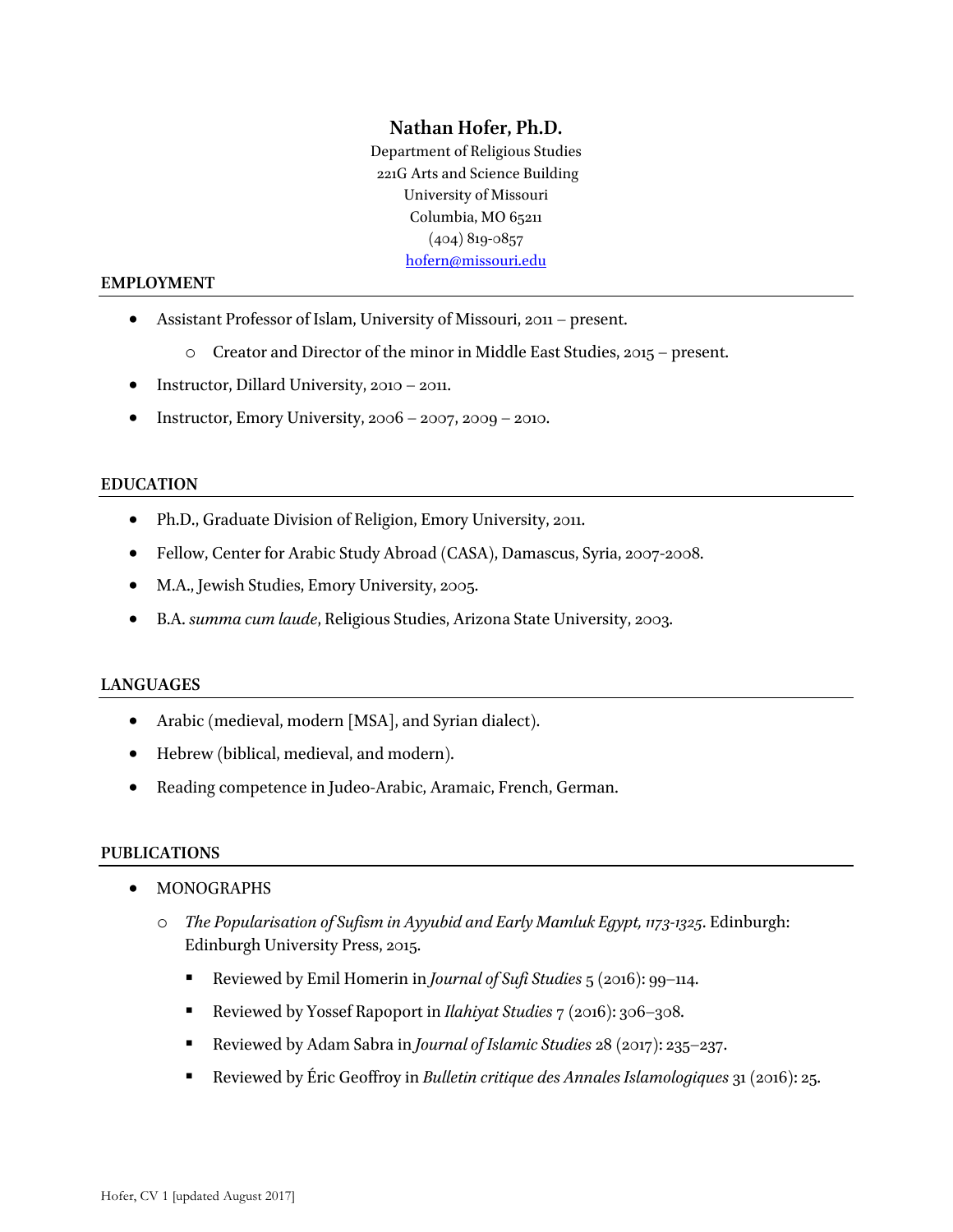## • PEER-REVIEWED ARTICLES AND BOOK CHAPTERS

- o "The Ideology of Decline and the Jews of Ayyubid and Mamluk Syria." In *Muslim-Jewish Relations in the Middle Islamic Period: Jews in the Ayyubid and Mamluk Sultanates (1171-1517)*, ed. Stephan Conermann. Göttingen: V&R Unipress, Bonn University Press, 2018: 95-120.
- o "Sufism in Fatimid Egypt and the Problem of Historiographical Inertia." *Journal of Islamic Studies* 28.1 (2017): 28-67.
- o "Dogs and Sufis in Medieval Egypt." In *Our Dogs, Our Selves: Dogs in Medieval and Renaissance Society*, ed. Laura Gelfland. Leiden: Brill, 2016: 78–93.
- o "Training the Prophetic Self: *adab* and *riyāḍa* in Jewish Sufism." In *Éthique et spiritualité en Islam: l'adab soufi*, eds. Francesco Chiabotti, Eve Feuillebois-Pierunek, Catherine Mayeur-Jaouen, and Luca Patrizi. Leiden: Brill, 2016: 325–355.
- o "The Origins and Development of the Office of the 'Chief Sufi' in Egypt, 1173-1325." *Journal of Sufi Studies* 3 (2014): 1–37.
- o "Scriptural Substitutions and Anonymous Citations: Judaization as Rhetorical Strategy in a Jewish Sufi Text." *Numen* 61 (2014): 364–395.
- o "Mythical Identity Construction in Medieval Egyptian Sufism." In *Les Mystiques juives, chrétiennes et musulmanes dans le Proche-Orient médiéval, VIIe-XVIe siècles: interculturalités et contextes historiques,* ed. G. Cecere, M. Loubet, S. Pagani, A. Rigo. Cairo: *Institut français d'archéologie orientale*, 2013: 393–422.
- o "Abraham Abulafia's Mystical Reading of Maimonides' *Guide for the Perplexed*." *Numen* 60  $(2013): 1-29.$

## • ENCYCLOPEDIA ENTRIES

- o "Ibn al-Mulaqqin." *Encyclopaedia of Islam, THREE* [forthcoming].
- o "Brotherhoods." *The Encyclopedia of Islamic Political Thought*, ed. Gerhard Böwering et. al. Princeton: Princeton University Press, 2012: 74–77.
- o "Shaykh/Pir." *The Encyclopedia of Islamic Political Thought*, ed. Gerhard Böwering et. al. Princeton: Princeton University Press, 2012: 508–509.
- o "Kabbalah." *The Multimedia Encyclopedia of Women in Today's World*, 2<sup>nd</sup> ed., edited by Mary Zeiss Stange, Carol K. Oyster and Jane E. Sloan. Thousand Oaks, CA: SAGE Publications, Inc., 2013: 1002–1006.

## • BOOK REVIEWS

o Feryal Salem, *The Emergence of Early Sufi Piety and Sunnī Scholasticism: ʿAbdallah b. al-Mubārak and the Formation of Sunnī Identity in the Second Islamic Century*. Leiden: Brill, 2016.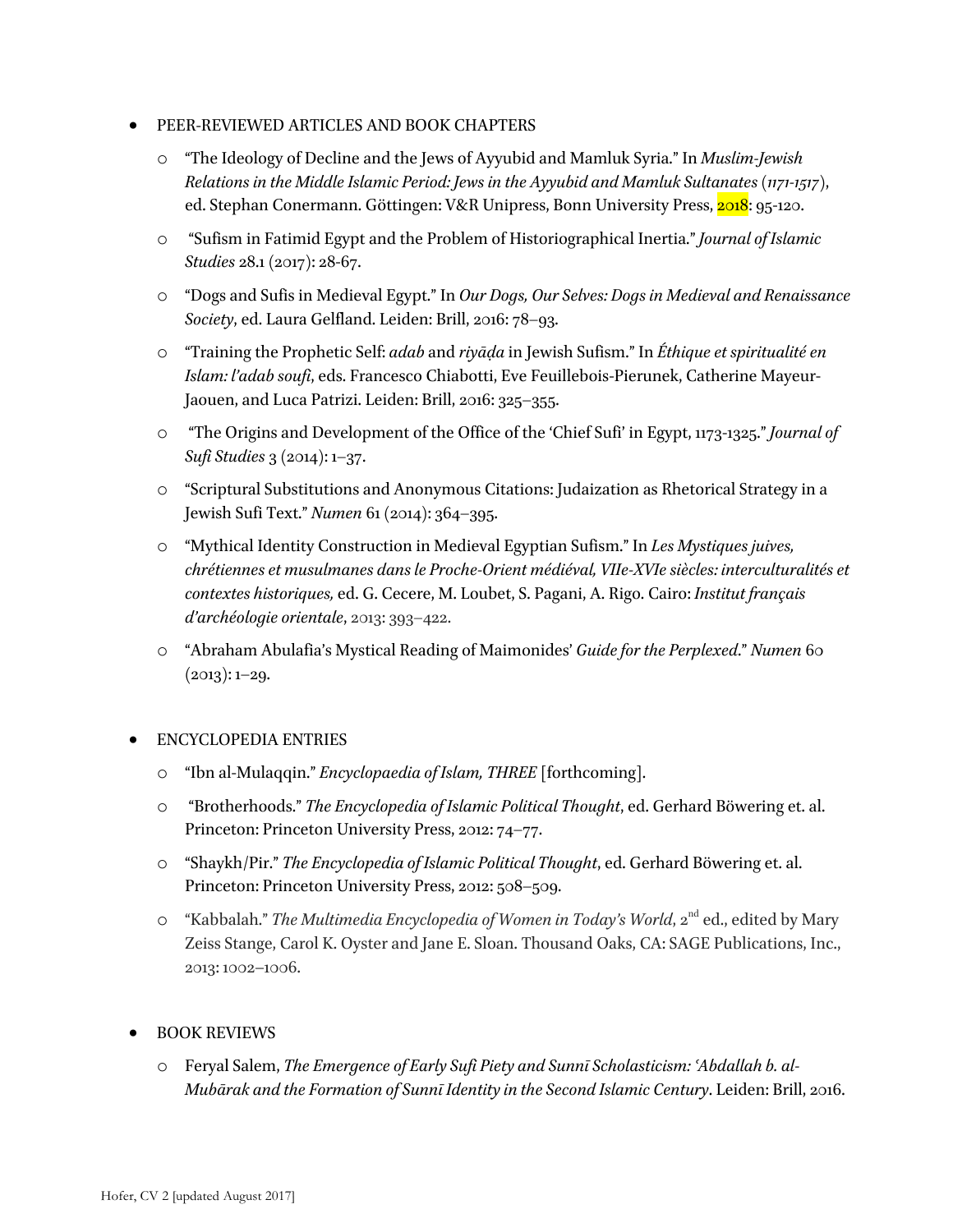In http://marginalia.lareviewofbooks.org/identity-commentary-sufi-tradition/

- o Aaron Hughes, *Islam and the Tyranny of Authenticity: An Inquiry into Disciplinary Apologetics*. Bristol, CT and Sheffield, UK: Equinox, 2015. In: *Religion* (2017).
- o Elisha Russ-Fishbane, *Judaism, Sufism, and the Pietists of Medieval Egypt: A Study of Abraham Maimonides and His Times*. Oxford University Press, 2015. In: *Religion* (2017).
- o Lloyd Ridgeon (ed.), *The Cambridge Companion to Sufism*. Cambridge University Press, 2015. In: *Journal of Sufi Studies* 5.1 (2016): 108–114.

## **WORKS IN PROGRESS**

- MONOGRAPHS
	- o *The Mirror of Time: Essays on Sufi Biography* [in preparation, four of five projected chapters drafted].
	- o *The Miraculous Lives of Muslims in the Middle Ages* [in the early stages of research].

## • ARTICLES AND BOOK CHAPTERS

- o "Medieval Sufi *khalwa*: A Material and Social Approach" [nearly complete, preparing to submit to the *Journal of the American Academy of Religion*].
- o "Subaltern (Jewish) Sufism and Bourgeois Scholarship: A Plea for Creativity" [in preparation for a special issue of *Mizan: Journal for the Study of Muslim Societies and Civilizations*].
- o "*Baraka* and Commodity Fetishism: A Study in Mamluk Political Economy" [in preparation for submission to the *Journal of the Social and Economic History of the Orient*].
- o "Sufi Outpost: *ribāṭ*" [chapter in preparation for the *Handbook of Sufi Studies*, ed. Alexandre Papas].
- o "The Creation and Institutionalization of the Sufi Landscape in Upper Egypt" [chapter in preparation for *Saintly Spheres and Islamic Landscapes*, eds. Daphna Ephrat, Ethel Sara Wolper, and Paulo Pinto].
- o "The *khānqāh* and the Institutionalization and Organization of Sufism." [chapter in early stages for the *Routledge Handbook of Sufism*, ed. Lloyd Ridgeon].
- OTHER
	- o I am preparing a critical edition of Ibn Nūḥ al-Qūṣī (d. 708/1308), *al-Waḥīd fī sulūk ahl altawḥīd*, a manual-cum-prosopography of Sufism and Sufis in Upper Egypt. I have completed transcribing MS Sayyida Zaynab #3182 (Cairo). Next I will obtain and use the other two complete manuscripts, from the Dār al-Kutub (Cairo) and the Bibliothèque Nationale (Paris),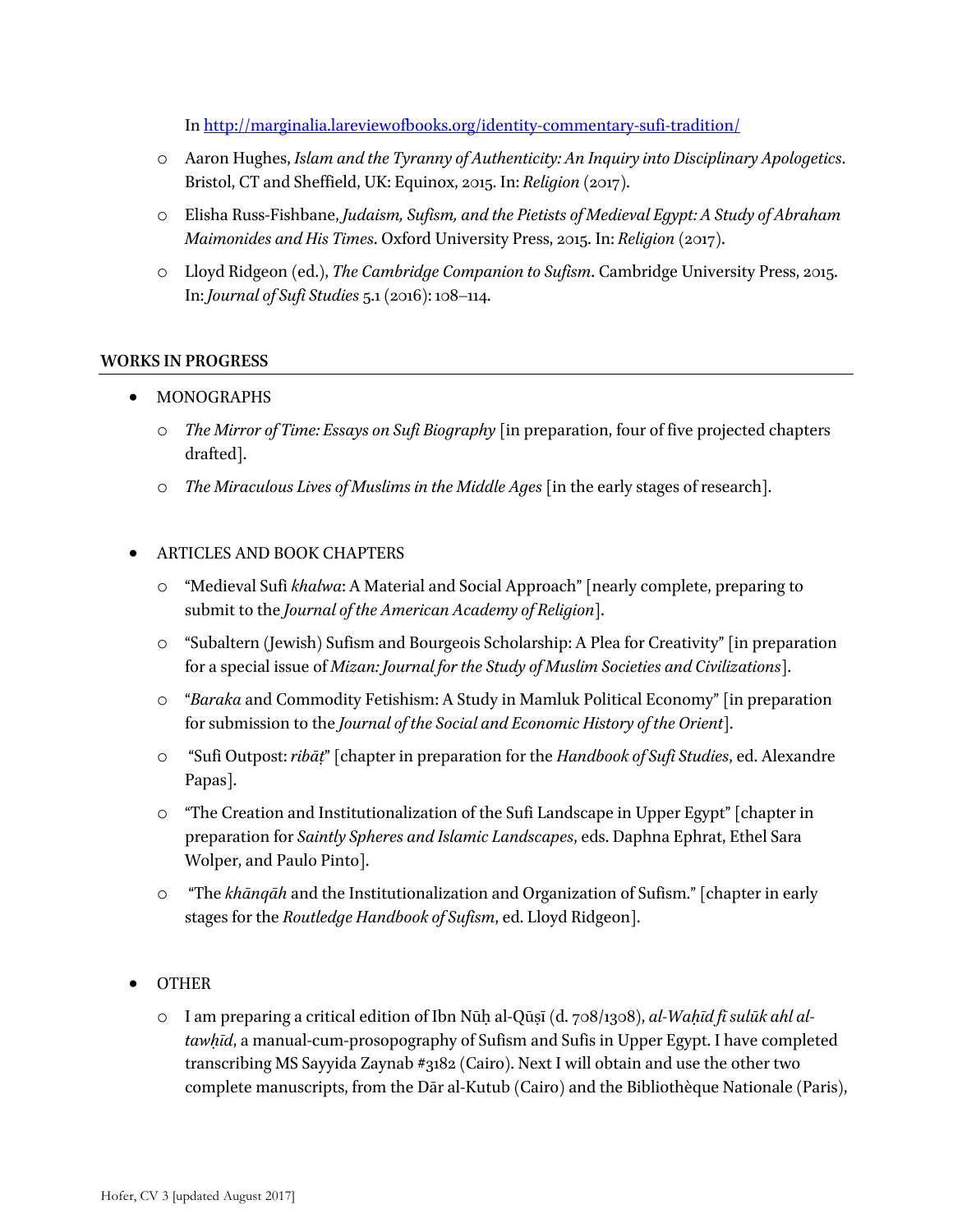to prepare an eclectic edition of the text.

o Working with Professor Laury Silvers at the University of Toronto, I am in the early stages of preparing a translation and detailed study of representations of Sufi women in Arabic hagiographical-prosopographical texts from the tenth–sixteenth centuries CE. This project surveys what we know to date about these women, provides a critical appraisal of their contribution to the tradition, maps the shifting contours of the hagiographical tradition as it intersects with the growing tradition of women's history in Arabic, and will contain English translations of all known prosopographical entries devoted to Sufi women between the tenth–sixteenth centuries CE.

## **FELLOWSHIPS AND AWARDS**

- Research Council International Travel Grant, University of Missouri-Columbia, May 2017 (\$1,834).
- Kluge Postdoctoral Fellowship, John W. Kluge Center, Library of Congress, Washington D. C., Sep. 2014 – Jan. 2015 (\$21,000).
- Research Council Leave Grant, University of Missouri–Columbia, AY 2014 2015.
- Research Board Grant, University of Missouri System, AY 2014 2015 (\$13,000).
- Research Council Grant, University of Missouri–Columbia, AY 2014 2015 (\$7,460).
- Research Council Grant, University of Missouri–Columbia, 2012 (\$5,180).
- Summer Research Fellowship, University of Missouri–Columbia, 2012 (\$7,000).
- Bruce D. Craig Prize, Best Dissertation Related to the Mamluk Sultanate, *Mamlūk Studies Review*.
- Mellon Graduate Teaching Fellowship, Dillard University, 2010 2011 (\$22,000).
- Dissertation Grant, Memorial Foundation for Jewish Culture, 2010 2011 (\$10,000).
- Charlotte W. Newcombe Doctoral Dissertation Fellowship, 2010 (Finalist).
- Center for Arabic Study Abroad Fellowship, Damascus, 2007 2008.
- David R. Blumenthal Award, Emory University, Best Ph.D. Paper, Spring, 2007: "On Donkeys and Greed, An Edition and Study of an Unpublished Judeo-Arabic Letter from the Cairo Geniza."

#### **COURSES TAUGHT**

- University of Missouri (undergraduate courses)
	- o Religious History of the Middle East I and II (a two-semester sequence)
	- o Islam and the Myth of Religious Violence
	- o Advanced Theories and Methods in the Study of Religion
	- o Introduction to the Qurʾān
	- o Islam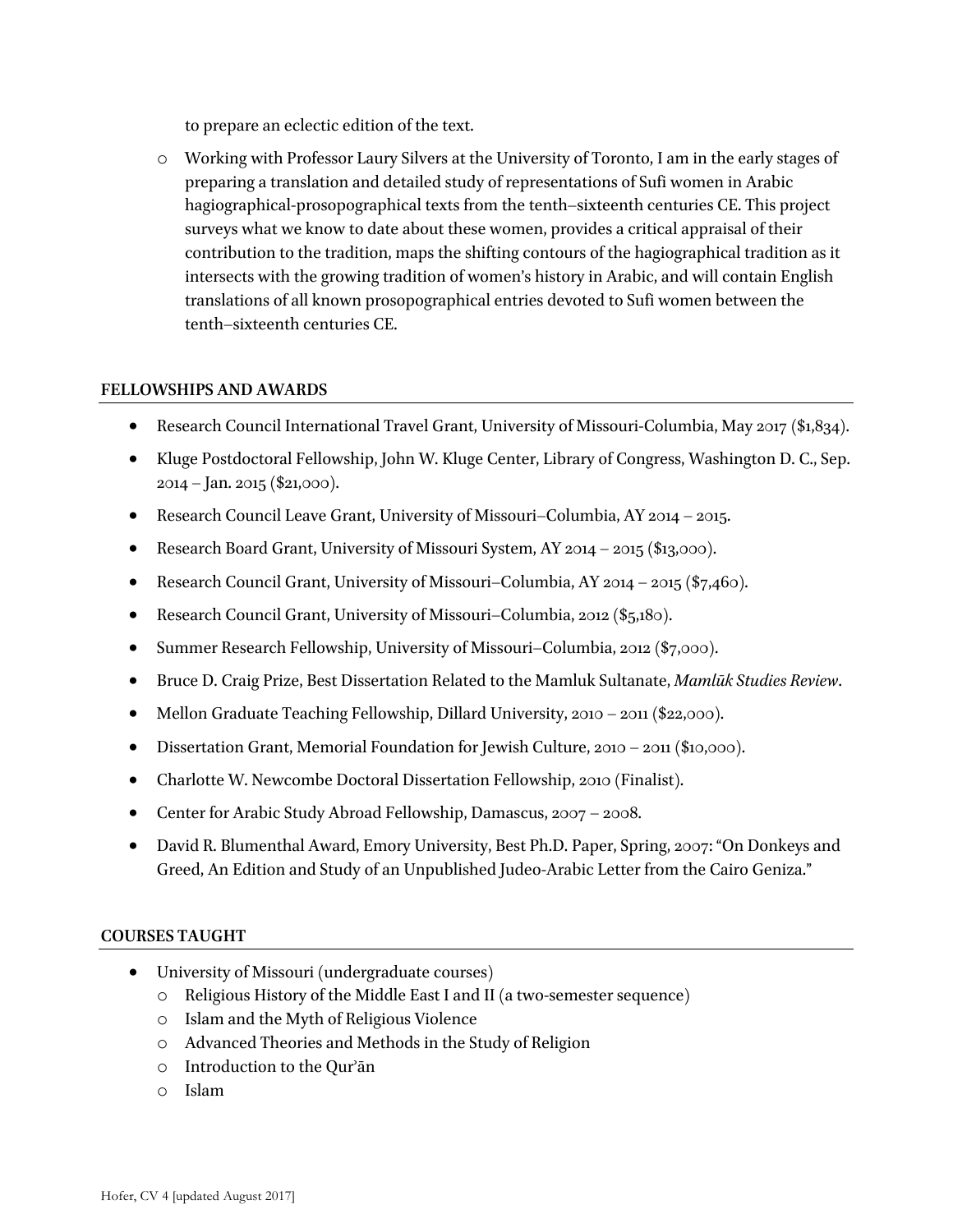- o Topics in Arabic Literature (taught as ARAB 2005)
- o Judaism
- o History of Jewish and Islamic Exegetical Traditions
- o Islamophobia
- o Islam in America
- University of Missouri (graduate seminars)
	- o Theory and Method in the Study of Religion
	- o Heresy in Comparative Perspective
	- o History of Islamic Mystical Traditions
	- o Political Islam
	- o Women, Gender, and Islam
- Dillard University
	- o World Religions
	- o Introduction to Islam
- Emory University
	- o Arabic 101
	- o Arabic 102
	- o Arabic 201
- Emory University Candler School of Theology
	- o Introduction to Islam

## **CONFERENCE PRESENTATIONS**

- "Mamluk Biographical Dictionaries as Expressions of Class Consciousness." Fourth Annual School of Mamluk Studies, Beirut, Lebanon. 11 May 2017.
- "Shahab Ahmed's *What is Islam?*" Roundtable Discussion. American Academy of Religion, San Antonio, TX. 19 November 2016.
- "Teaching, Learning, and Researching Judaic Studies in the Midwest: Challenges and Opportunities." Midwest Jewish Studies Association, Missouri State University, Springfield, MO. 11 September 2016.
- "Baraka and Commodity Fetishism: A Study in Mamlūk Political Economy." Third Annual School of Mamluk Studies, Chicago, IL. 23 June 2016.
- "The Many Lives of Abū l-Fatḥ al-Wāsiṭī." The American Research Center in Egypt Annual Meeting, Atlanta, GA. 16 April 2016.
- "The Popularization of Islamic Mysticism in Medieval Egypt." The John W. Kluge Center at the Library of Congress, Washington, DC. 15 January 2015.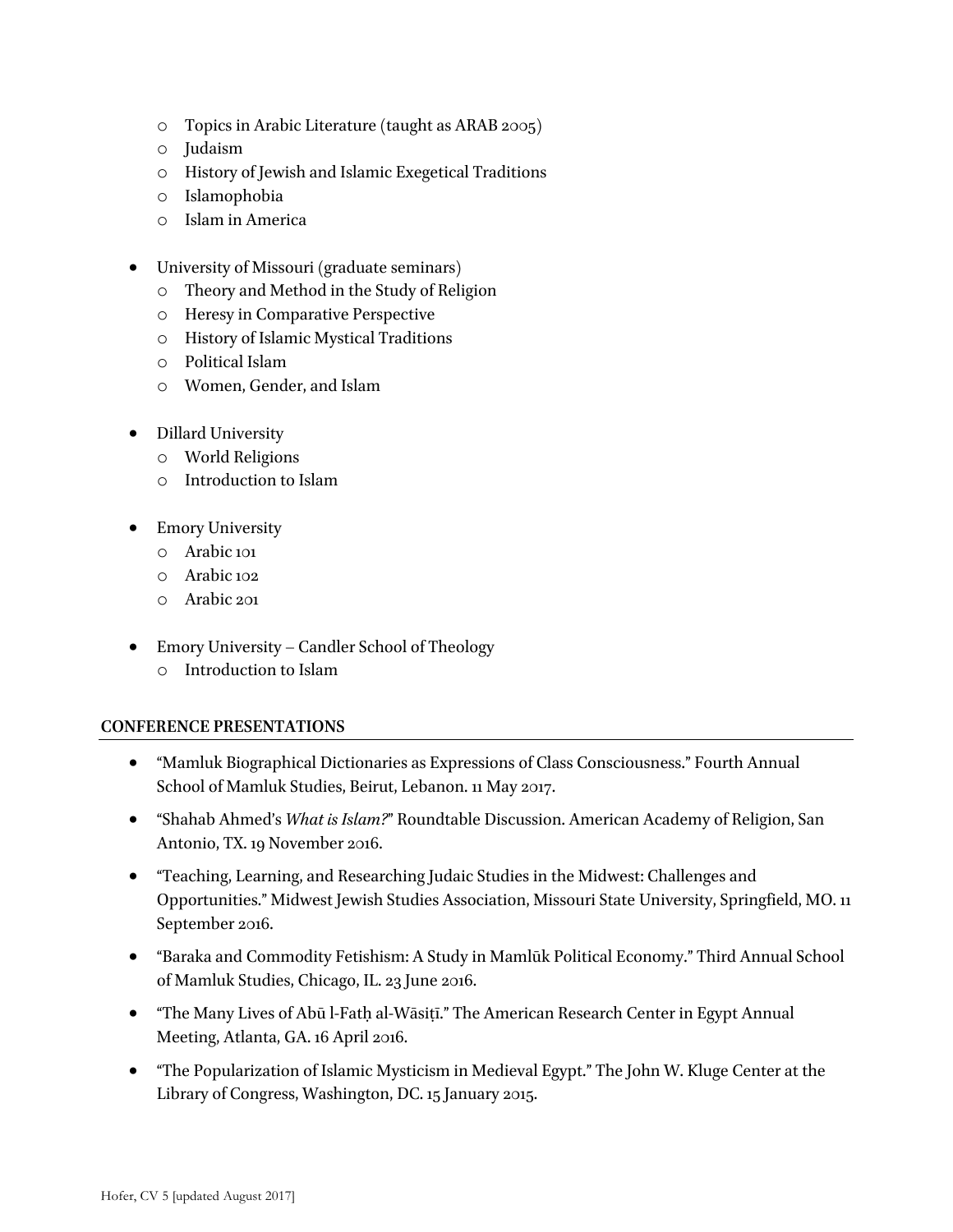- "The Material and Social Nature of Medieval Sufi *khalwa*." American Academy of Religion, San Diego, CA. 24 November 2014.
- "Jewish 'Decline' A Case Study of Ayyubid and Mamluk Syria." Muslim-Jewish Relations in the Middle Ages: Jews in the Ayyubid and Mamluk Periods (1171-1517). International Conference, Annemarie Schimmel Kolleg, Bonn, Germany. 30 October 2014.
- "Abū l-Ḥasan al-Shādhilī and the Institutionalization of Sufi Identity." Middle East Studies Association, New Orleans, LA. 13 October 2013.
- "Whoever Resembles a Community is From that Community: Medieval Jews and Muslims as Communities of Practice." Religious Negotiations at the Boundaries: A Workshop at Vanderbilt University, Nashville, TN. 23 February 2013.
- "Training the Prophetic Self: *adab* and *riyāḍa* in Jewish Sufism." Colloque Internationale: Éthique et spiritualité en Islam: l'adab soufi, Paris, France. 30 December 2012.
- "Portraits in Palimpsest: Finding the Sufis of Fatimid Egypt." American Academy of Religion Annual Meeting, Chicago, IL. 17 November 2012.
- "The Production and Popularization of Sufi Culture in Medieval Cairo." American Academy of Religion Annual Meeting, Chicago, IL. 17 November 2012.
- "The Popularization of Sufism in Medieval Cairo." Medieval Academy of America, St. Louis, MO. 24 March 2012.
- "Scriptural Substitution as Political Strategy in a Jewish Sufi Text." American Academy of Religion Annual Meeting, San Francisco, CA. 21 November 2011.
- "Medieval Jewish Sufi Appropriations of Islamic Texts." The Mid-Missouri Colloquium on Religious Studies "T-Society," Columbia, MO. 4 November 2011.
- "Unruly Sufis in Upper Egypt." Southeastern Commission for the Study of Religion, Louisville, KY. 5 March 2011.
- "How 'Sufi' were the Jewish Sufis?" Annual Meeting of the Association for Jewish Studies, Boston, MA. 21 December 2010.
- "The Jewish Sufis in Their Egyptian Social Context." Mystiques juives, chrétiennes et musulmanes dans l'Égypte médiévale: phénomènes interreligieux et contextes historiques, Institut Français. Cairo, Egypt. 22 November 2010.
- "The Sacred Becomes Profane: Political Sufis in Medieval Cairo." The Banality of Religion: Graduate Student Conference in Religious Studies, Stanford University, CA. 22 May 2010.
- "Jewish Sufis in their Egyptian Context." Jewish Studies Seminar Series, Emory University, GA. 12 February 2010.
- "Intention and Hypocrisy in Three 'Sufis:' al-Muḥāsibī, al-Makkī, and Baḥyā ibn Paqūda." Fox Center for Humanistic Inquiry, Emory University, GA. 23 February 2007.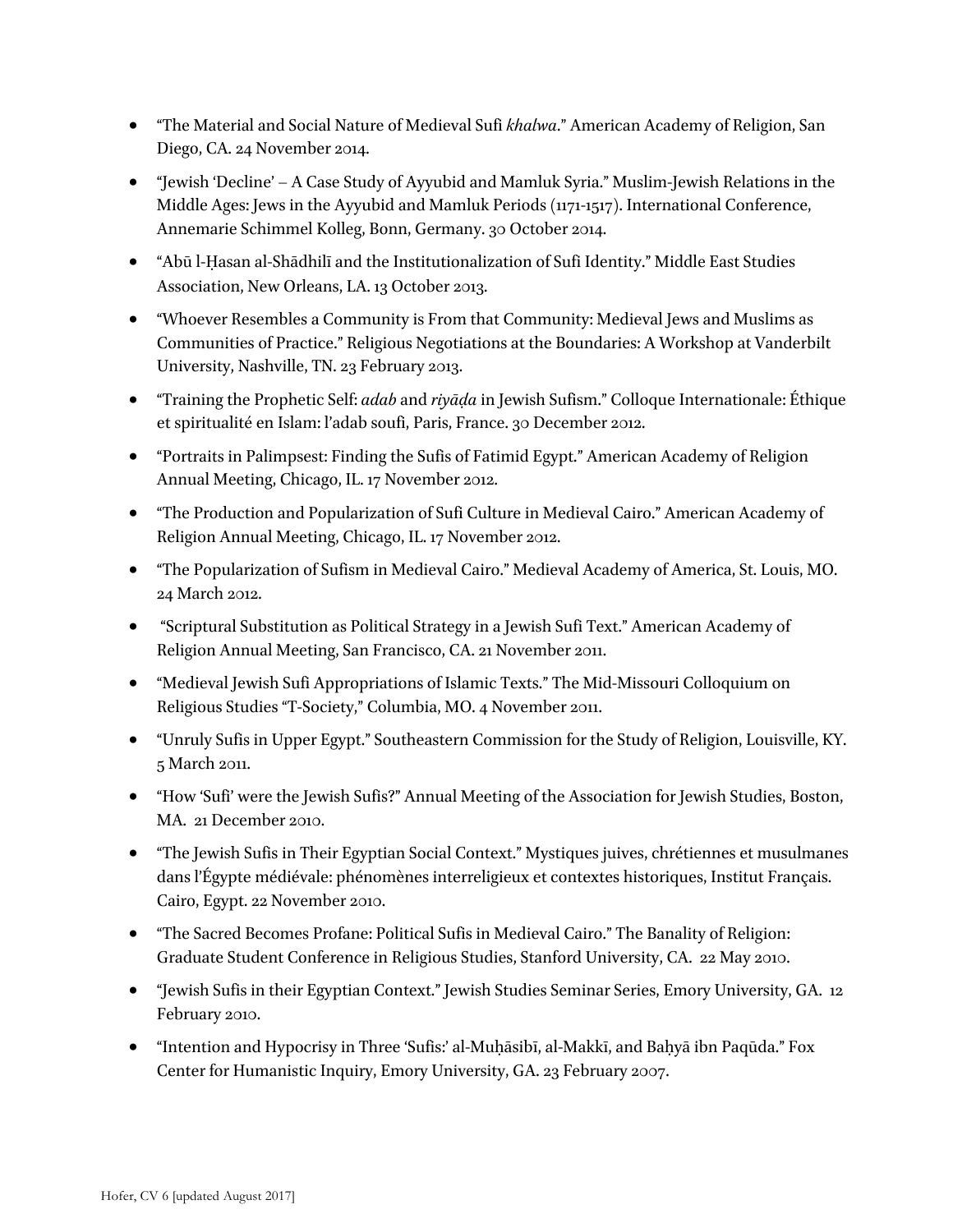#### **INVITED PANELS and LECTURES**

- PANELS
	- o Moderator: "A Time to Listen: Anti-Semitism, Islamophobia, and the Mizzou Community. A Town Hall Forum." University of Missouri, Columbia, 14 March 2017.
	- o Panelist: "Citizenship@Mizzou: A Taste of Things to Come." University of Missouri, Columbia, MO. 20 July; 17, 18, 19 August; 2 October 2016; 17, 22, 30 January 2017.
	- o Moderator: Suhaib Webb Keynote Event for Islamic Awareness Week. University of Missouri, Columbia, MO. 15 March 2016.
	- o Panelist: "Religious Diversity in Higher Education." Central Methodist University, Fayette, MO. 29 January 2016.
	- o Panelist: "Diversity@Mizzou: A Taste of Things to Come." University of Missouri, Columbia, MO. 15, 19, and 21 January 2016.
	- o Panelist: "The Future of Faith: Religion in a Postmodern World," A Conversation with Phyllis Tickle. University of Missouri, Columbia, MO. 14 March 2014.
	- o Moderator: Muslim Student Organization panel discussion on interfaith marriage. University of Missouri, 28 April 2011.
	- o Panelist: McDavid Hall Diversity Night on Islam, University of Missouri, 20 October 2011.
- **LECTURES** 
	- o "Islamophobia, Anti-Semitism, and Xenophobia," Know More, Do More lecture series for MU Staff, sponsored by the Inclusion Collective in the Division of Student Affairs. 12 April 2017.
	- o "American Muslims, Real and Imagined, from Thomas Jefferson to Ben Carson," Introduction to Religion, University of Missouri. 10 November 2016.
	- o "Subsidized Diversity and the Cultural Explosion in Medieval Egypt and Syria," Research Discussion Series organized by the College of Education, University of Missouri. 1 September 2016.
	- o "Revolutionary Islam," Speaking of Culture Lecture Series, organized by the University of Missouri Honor's College. Columbia, MO. 13 March 2016.
	- o "Muslim Perspectives on the Crusades." University of Missouri Honor's College Humanities Sequence. 12 February 2016.
	- o "Origins of Shiʿī-Sunnī Divide," Missouri United Methodist Church, Columbia, MO. 10 August 2014.
	- o "The Origins of Islam," Missouri Scholars Academy, Columbia, MO. 16 June 2014.
	- o "Religious Intolerance," University of Missouri-Columbia Graduate School of Social Work. 14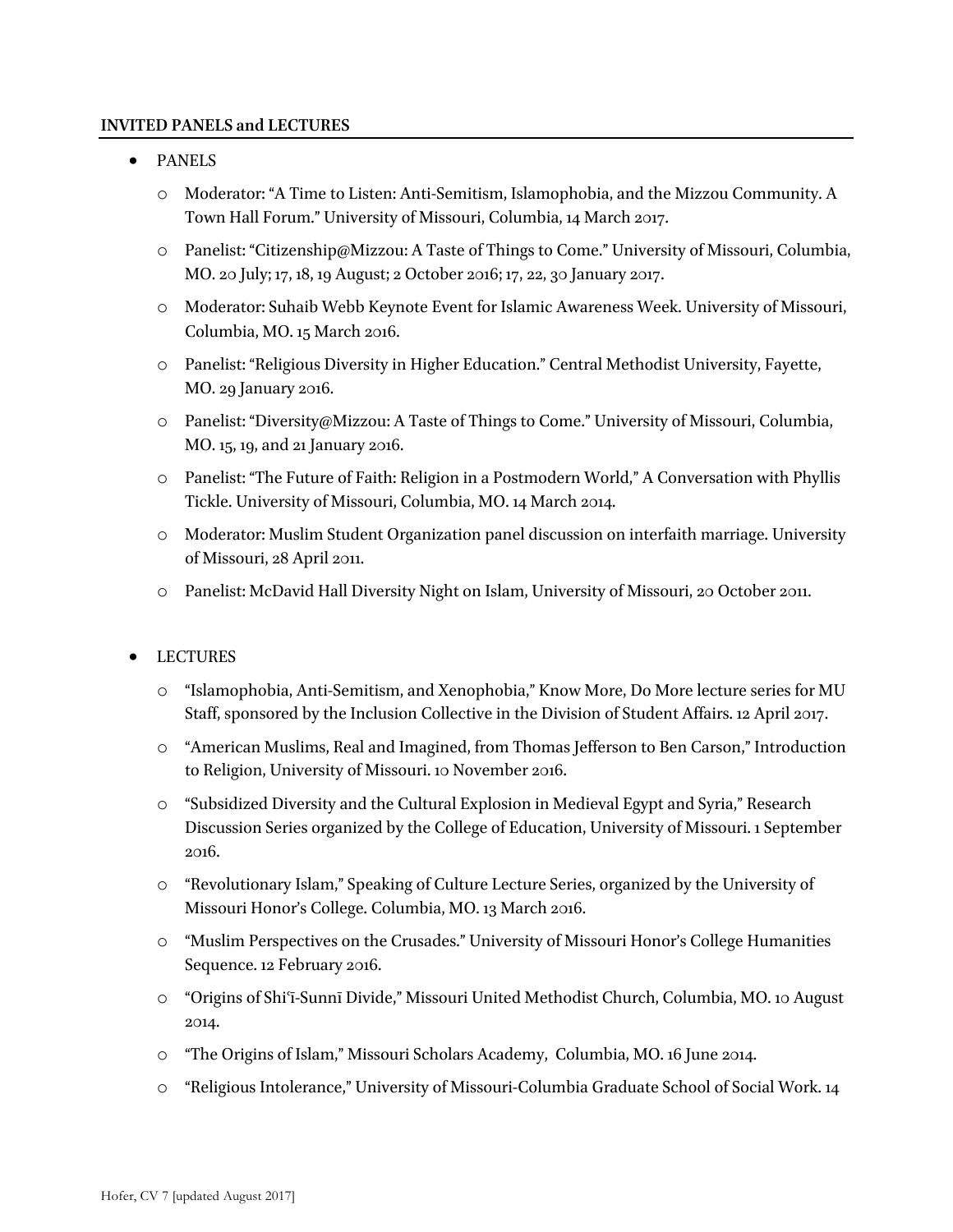April 2014.

- o "The Crusades: Muslim Perspectives," University of Missouri Honor's College Humanities Sequence. 14 February 2014.
- o "The "District 9" of Medieval Egypt? Sufi Immigration in Alexandria," University of Missouri, Chancellor's Diversity Initiative: Diversity in Action. 12 February 2014.
- o "Hijab," University of Missouri-Columbia. 6 November 2013.
- o "Religious Intolerance," University of Missouri-Columbia Graduate School of Social Work. 5 November 2013.
- o "Shariʿa Law and The Concept of Jahiliyya," Introduction to Religion, Department of Religious Studies, University of Missouri-Columbia. 29 October 2013.
- o "Introduction to Islam," University of Missouri-Columbia Freshman Interest Group. 21 October 2013.
- o "Islamophobia," William Woods University. 29 April 2013.
- o "Medieval Islamic Studies," Medieval Reading Hour, The University of Missouri Medieval and Renaissance Studies Program. 25 April 2013.
- o "Religious and Scientific Knowledge in Early Islam," Chautauqua Society of Mid-Missouri. 22 April 2013.
- o "Islamophobia, The New Atheism, and the Politics of Tolerance," The University of Missouri Dialogue Club. 16 April 2013.
- o "Shariʿa, A Threat to America?" University of Missouri-Columbia. 23 October 2012.
- o "Islamic Thought and Philosophy." The Honors College Humanities Sequence, University of Missouri-Columbia. 6 February 2012.
- o "Introduction to the Qur'an." The Honors College Humanities Sequence, University of Missouri-Columbia. 1 February 2012.
- o "Shariʿa Law." Introduction to Religion, Department of Religious Studies, University of Missouri-Columbia. 9 November 2011.
- o "Judaism, Islam, and Trade in the Medieval Middle East according to the Cairo Genizah." Invited lecture for the University of Missouri-Columbia Honor's College. 19 September 2011.
- o "Jewish Sufis." Department of Middle Eastern and South Asian Studies, Emory University, GA. 18 November 2009.
- o "Jewish, Christian, and Islamic Mysticism." Introduction to Western Religious Traditions, Emory University, GA. 7 April 2006.
- o "The Emergence of Medieval Kabbalah." Medieval Jewish History, Emory University, GA. March 2005.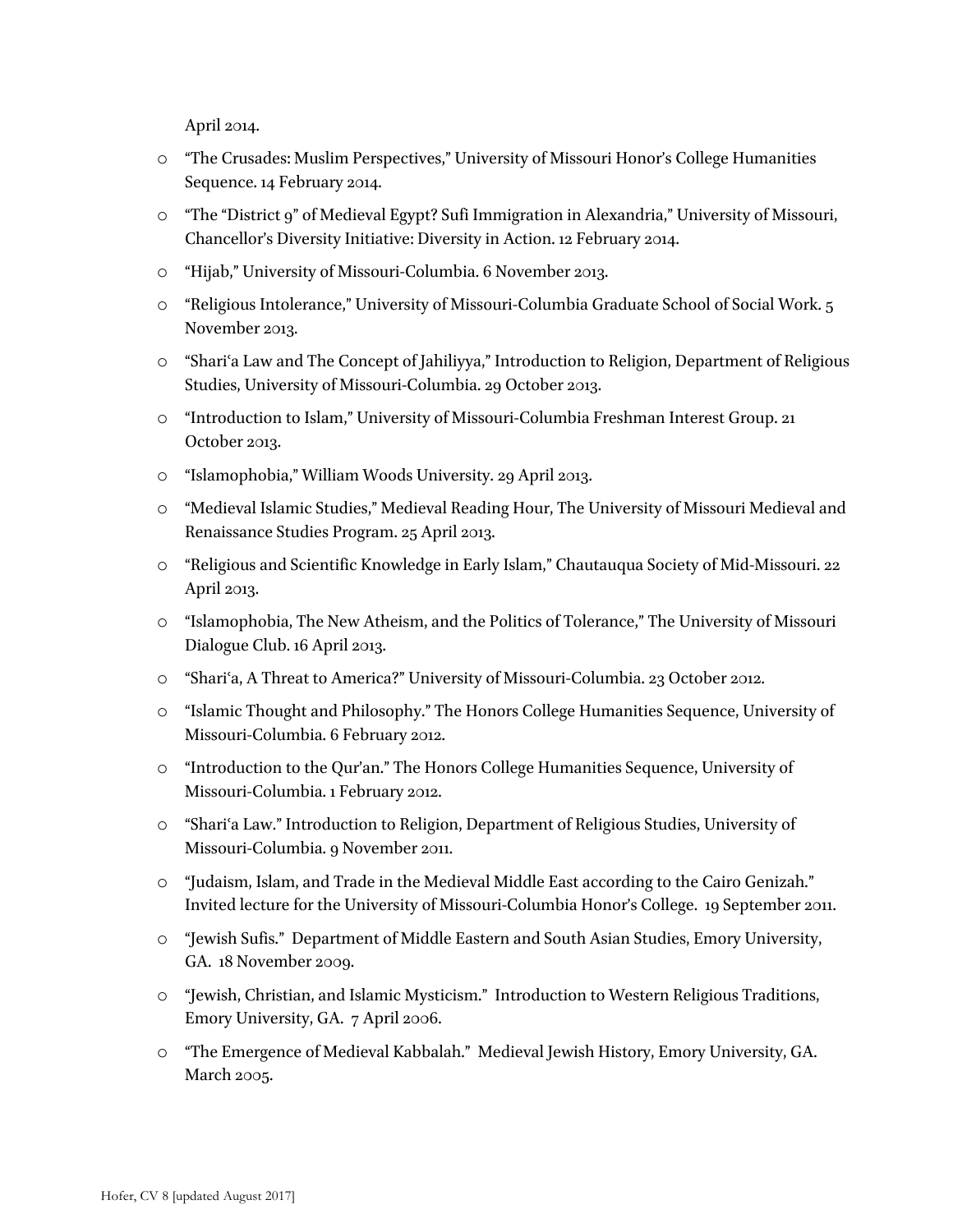#### **SERVICE**

- DEPARTMENT OF RELIGIOUS STUDIES
	- o Lecture Committee, 2016 present.
	- o MA Qualifying Exams Committee, 2012, 2013, 2015, 2016.
	- o Editor, *Communique*, Newsletter of the University of Missouri Department of Religious Studies, 2011 – present.
	- o Organizer, MU Religious Studies Department Faculty Colloquium, 2013 2014.
- COLLEGE OF ARTS AND SCIENCE
	- o Creator and Director, Middle East Studies Minor, 2015 present.
	- o Diversity Intensive Requirement Curriculum Committee, 2016 present.
	- o Curriculum, Instruction, Advising Committee, 2015 2017.
	- o Medieval and Renaissance Studies (MARS) Executive Committee, 2013 2014, 2015 2016.
	- o Undergraduate Scholarship Committee, 2012 2014.

#### • UNIVERSITY OF MISSOURI-COLUMBIA

- o Middle East and North Africa (MENA) Advisory Group, University of Missouri, 2016 present.
- o Diversity/Citizenship@Mizzou Initiative, University of Missouri, 2015 present.
- o Student Conduct Committee, University of Missouri, 2015 present.
- o Traffic Appeals Committee, University of Missouri, 2012 2016.
- **PROFESSION** 
	- o Chair, committee for the 2014 Bruce D. Craig Prize for Mamluk Studies.
	- o External reviewer for post-doctoral fellowship for The Research Foundation, Flanders, Belgium.
	- o Reviewer for Yale University Press' "World Thought in Translation Series."
	- o Peer reviewer for the *Journal of Sufi Studies*; *British Journal of Middle Eastern Studies*; *Bulletin of School of Oriental and African Studies*; *Journal of ʿAbbasid Studies*; and *Mathal: Journal of Islamic and Middle Eastern Multidisciplinary Studies*.
	- o Panel Organizer: "Rethinking the Consolidation of Sufi Traditions in the Medieval and Early Modern Period." Middle East Studies Association, New Orleans, LA. 13 October 2013.